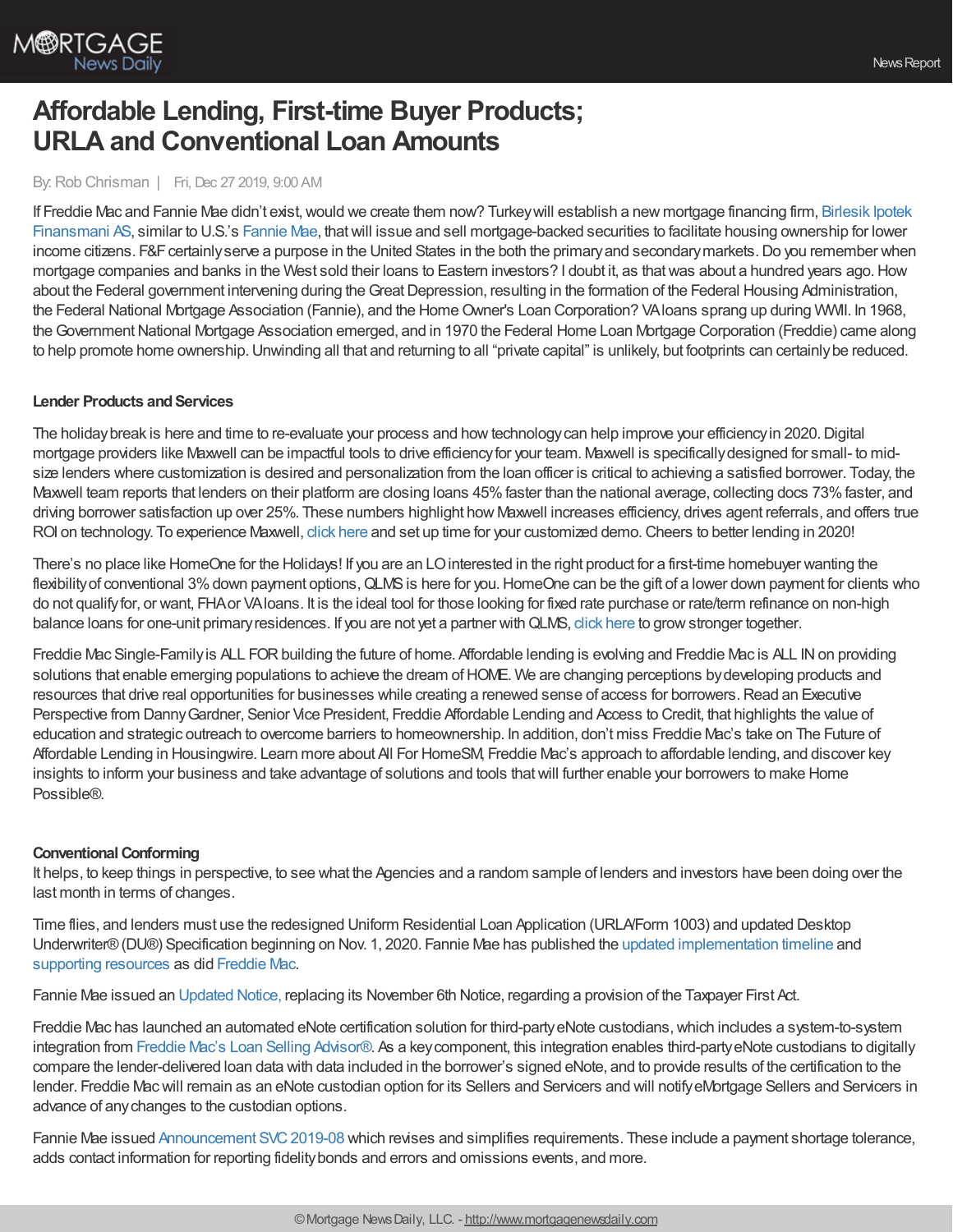

By now everyone knows that the loan limits in 2020 are increasing. The new loan limit for most of the country will be \$510,400, a 5.38% increase over the 2019 limit, and is effective for whole loans delivered to [Fannie](https://www.fanniemae.com/content/announcement/ll1909.pdf) Mae and loans in MBS pools with issue dates on or after Jan. 1, 2020.

Fannie Mae's SellingGuide update SEL [2019-09](https://www.fanniemae.com/content/announcement/sel1909.pdf?utm_campaign=ssn-sell2019iss&utm_source=sfsfmc&utm_medium=email&utm_content=eml-noa-120419a-o-n&utm_term=b2b) announces clarifications to calculating monthlyreal estate taxpayments, clarifies nonapplicant debt policies, addresses bridge loan treatment in monthlydebt obligations, publishes information on titling manufactured homes, removes requirements for assignments of mortgage for loans in Puerto Rico, simplifies capital markets processes, and more.

Sun West Mortgage Company, Inc.will accept lock requests per the 2020 Conventional loan limits published by[Fannie](https://www.fanniemae.com/singlefamily/loan-limits) Mae and Freddie Mac for both its Wholesale and Correspondent channels. Program guidelines are available in AllRegs (Wholesale, Correspondent).

FAMCguidelines reflecting the newloan limits will be published to the Correspondent Lending Manual on January6, 2020.

The PennyMac Correspondent Group posted a new announcement 19-65: Fannie Mae SEL [2019-08](https://clicks.aweber.com/y/ct/?l=DmJZc&m=3Ys8H_wC5I6R._Z&b=xbV.5qdddDh5eaGkVbmV3w). And don't forget these three: 19-62: Conforming Condo Project [WarrantyDocumentation,](https://www.gopennymac.com/announcements/19-64-announcement-11-27-2019) 19-63: Fannie Mae and Freddie [MacConforming](https://www.gopennymac.com/announcements/19-63-announcement-11-27-2019) Loan Limit Increase, and 19-64: Update to Conventional LLPAs.

Lakeview Wholesale issued [Announcement](https://files.constantcontact.com/04292f09501/ea74d7a3-6e14-46ea-a32c-a8184e1fdf5d.pdf) W2019-31 outlining updates to Conforming Loan Limits.

Beginning December 16 Wells Fargo Funding allowed Sellers to enter into new Best Effort Locks and Mandatory Commitments at the 2020 conforming loan limits and change existing Best Effort Locks based on the 2020 conforming loan limits\* for Conventional Conforming loans. \*You don't have to wait to Lock Loans that will Close at the higher limits. Details are available on Wells Fargo Funding [website.](https://wffnet.wellsfargo.com/ilonline/funding/wff_landingPageFrameSet.jsp) In conjunction with eligibilityof conventional Conforming Loans at the 2020 loan limits, effective 12/16 newNon-Conforming Best Effort Locks, relocks, and renegotiations must have a loan amount greater than the 2020 contiguous U.S. conforming loan limit, based on the number of units.

PCF Wholesale is accepting submissions with 2020 loan limits now on Conforming Loan Programs. The new base loan limit in most of the countrywill be \$510,400. The ceiling limit for most high-cost areas will be \$765,600.

FAMC is offering a new enhancement on Conventional Products - Student Loan Payments for Medical Professionals – LPA Student Ioan payments that are in a period of deferment or forbearance maybe excluded from the calculation of the borrower's monthlyDTI if the borrower is currently enrolled in, or has recently completed, a medical residency program and/or medical clinical fellowship program.

Land Home Financial Service is accepting 2020 Conventional Loan Limits. Funding loans with the 2020 higher loan limits is acceptable in December 2019. Clear to Close may be issued prior to DU & LPA(12/04) updates, provided the "ineligible" message is due solely to the loan amount (the underwriter must ensure the loan amount meets the 2020 eligibility for the county in which the property is located & 2nd signature is required for anyloan clear to close with an "ineligible" message).

The FHFA has [announced](https://www.fhfa.gov/Media/PublicAffairs/Pages/FHFA-Announces-Maximum-Conforming-Loan-Limits-for-2020.aspx) the new conforming loan limits for loans purchased by Fannie Mae and Freddie Mac on or after January 1, 2020. The base limitwill increase to \$510,400 and the high balance ceiling will increase to \$765,600. Plaza Home Mortgage will accept the new loan limits for new conventional conforming and high balance locks effective immediately.

FAMC Correspondent systems are now updated with the new 2020 Conforming loan limits, the manual process to lock loans is no longer needed.

# **Capital Markets**

This past year for the U.S. economywas a year of ongoing growth, but high uncertaintydriven bytrade policyalong with weaker global demand. A**keyelement of the slowdowninU.S.GDPgrowthin2019wasweaker business fixedinvestment,** dragged down bya weakening of the U.S. manufacturing sector due to weaker oil drilling activity, the six-week-longGM/UAWstrike, the cancellation of orders at Boeing, weaker global demand, uncertainty about U.S. trade policy, the strong dollar, a flat automobile market, and range-bound residential construction activity.

Despite weakness in both business investment and the manufacturing sector, the consumer sector has been a keysource of strength and stability for the U.S. economy over this past year. Consumer spending has been increasing at a faster rate than GDP for several quarters now, supported bya tight labor market.Unfortunately, the tight labor market has not given the economythe expected wage growth or inflation many have hoped for. Weaker-than-expected inflation has been an important factor in monetary policy, with the Fed initiating three consecutive 25 bps rate cuts in June due to softer global conditions and low inflation. As announced at the latest December Fed meeting, the Fed is back in pause mode,which should continue well into 2020, or until there is a material change in the Fed's outlook. ExpectU.S. real GDPgrowth to slide from 2.9 percent in 2018, to close to 2.3 percent in 2019. Still, this is nowhere near recessionaryterritory.